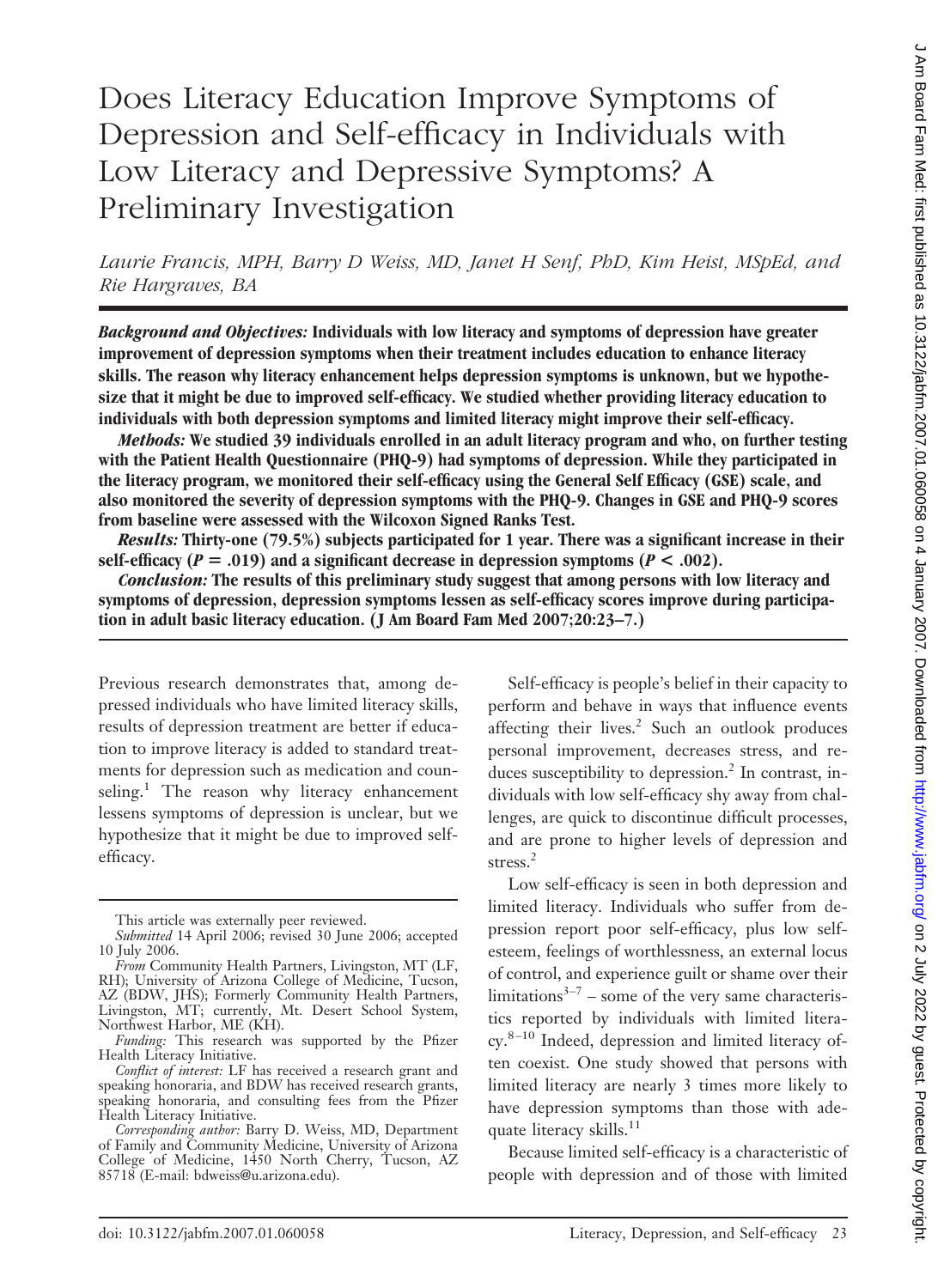literacy, it is possible that improving self-efficacy through literacy enhancement may also improve symptoms of depression. This paper reports the results of our preliminary investigation to test the hypothesis that improved self-efficacy of individuals with both limited literacy and symptoms of depression can be achieved by providing them with adult basic education to enhance their literacy skills (ie, enhancing literacy skills could improve sense of self-efficacy). Our specific objectives were to identify participants in an adult education program who had both low literacy and symptoms of depression, provide them with literacy education, and monitor their self-efficacy and depression symptoms over time to determine whether they both improved.

# **Methods**

# *Overview*

This observational study involved clients of an adult education program, all whom had both limited literacy skills and symptoms of depression. They underwent assessments of self-efficacy and depression symptoms over time to detect changes as they participated in the adult education program.

# *Setting*

This study was conducted at an adult basic literacy education (ABLE) program in Livingston, MT, that is affiliated with and located in the same building as a federally qualified community health center. The study methods were reviewed and approved by the health center's institutional review board; all participants gave informed consent.

The ABLE program serves residents of a rural county in which approximately 40% of the population has limited literacy.12 Participants in the ABLE program either self refer to the program or are referred by social service agencies. Enrollment in the program is voluntary, and duration of participation depends solely on participant's interest in continuing. There is no cost for participation.

# *ABLE Intervention*

When individuals present to the ABLE program, they are evaluated by program staff to determine their learning style, educational history, and academic strengths and weaknesses. The evaluation uses tools such as the Tests of Adult Basic Education and PowerPath.13,14 After the evaluation, ABLE staff and the participant discuss educational goals and develop a learning plan. Participants then attend as many ABLE sessions as they wish, and can choose to work individually, in small groups, or with a one-on-one tutor; most students participate in all these modalities to some extent.

# *Subjects*

Individuals enrolling in the ABLE program were eligible for the study if they were older than 18 years and had depression symptoms based on assessment with the Patient Health Questionnaire (see below). They were not eligible, however, if visual impairment prevented them from reading, if they planned to move from the area within 6 months, or if they had no permanent address in the community.

# *Measures*

#### *Demographics*

At the time of study enrollment, demographic information was collected from each subject. This included age, gender, self-reported ethnic group, insurance status, and occupation.

# *Patient Health Questionnaire (PHQ-9)*

Following the literacy assessment, ABLE participants next underwent an evaluation for depression symptoms with the PHQ-9, which we administered orally. PHQ-9 is based on the *Diagnostic and Statistical Manual* (DSM-IV) criteria for diagnosis of depression, and is widely used for both identification of depression symptoms and monitoring the severity of symptoms over time.<sup>7,15,16</sup> The PHQ-9 scores the frequency of each of the 9 DSM-IV depression criteria from 0 (not at all) to 3 (nearly every day). Scores of 5, 10, 15, and 20 represent mild, moderate, moderately severe, and severe depression symptoms, respectively. A score  $\geq 5$  has a sensitivity of 92% and a specificity of 73% for diagnosis of depressive disorder.<sup>17</sup>

Individuals seen at the ABLE program who had PHQ-9 scores  $\geq$ 5 were referred to their primary care physician for formal assessment and treatment of depression, but we did not review medical records to determine whether subjects actually obtained a formal diagnosis of depression, nor the nature of treatments they may have obtained. In addition to referral to their physician, subjects were also offered participation in the study, which next involved an assessment of self-efficacy.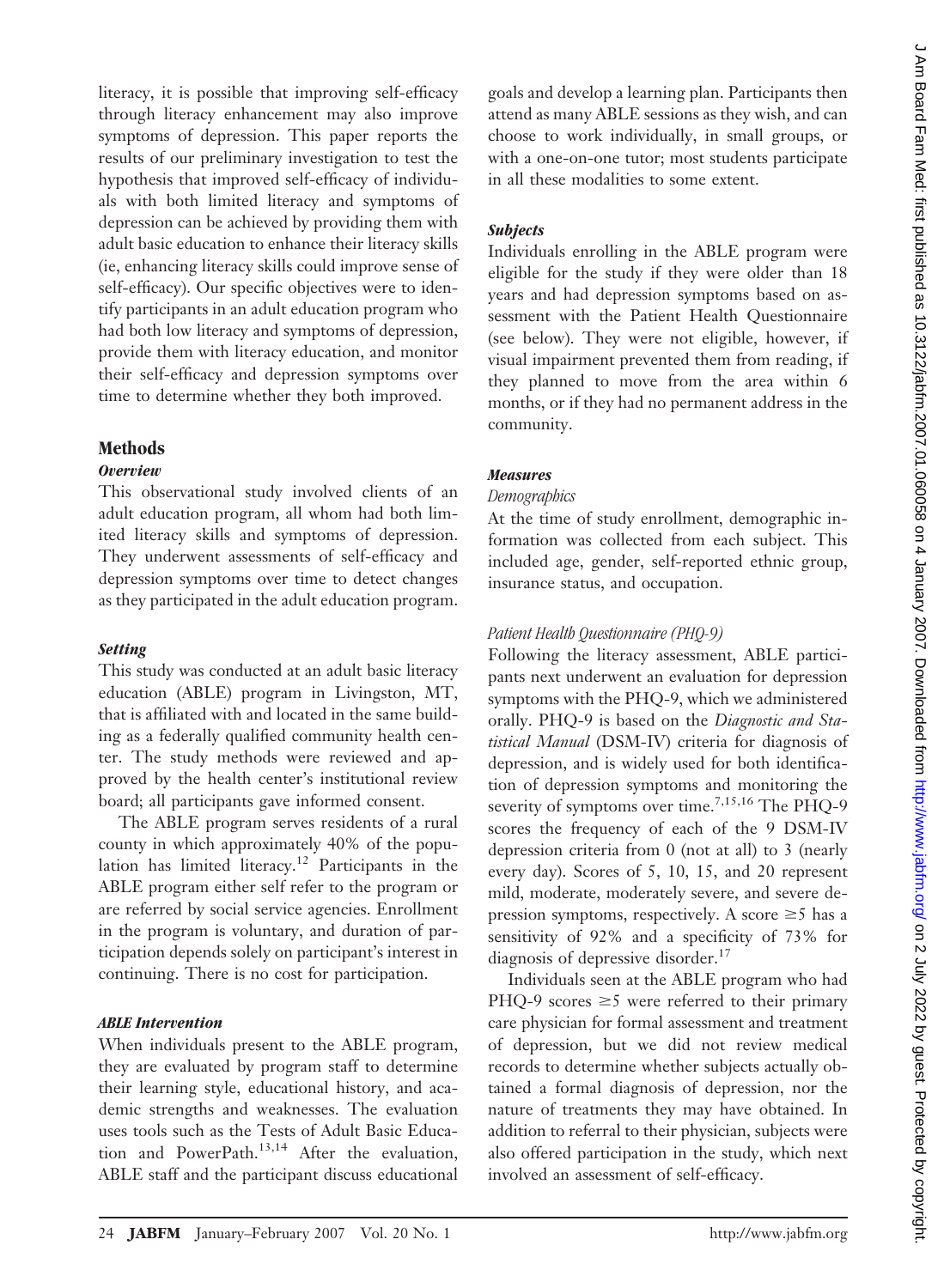# *General Self-efficacy (GSE) Scale*

The GSE scale is an instrument for measuring self-efficacy that has been used and validated in thousands of patients in many countries.18,19 The 10-item scale that can be self-administered or administered orally; we administered it orally.

The 10 items include statements such as "I can always manage to solve difficult problems if I try hard enough," "I am confident that I could deal efficiently with unexpected events," "I can solve most problems if I invest the necessary effort," "If I am in trouble, I can usually think of a solution," and others with similar content. Each item is scored by the subject on a 4-point scale ranging from "not at all true" (1 point) to "exactly true" (4 points).

GSE scores range from 10 to 40, with higher scores indicating greater self-efficacy. The scale has good reliability (Cronbach- $\alpha$  0.76 to 0.90) and validity.19,20

#### *Monitoring*

Participants with PHQ-9 scores  $\geq$ 5 were enrolled in the study after measuring baseline GSE scores. Study personnel contacted participants while they continued in ABLE classes and measured their GSE and PHQ-9 scores at 3 to 6 months, 6 to 12 months, and 12 to 15 months after enrollment.

#### *Data Analysis*

Demographic characteristics are reported with descriptive statistics. Because scores on the GSE and PHQ-9 were not normally distributed, both mean and median scores are reported, and we used the nonparametric Wilcoxon signed ranks test to determine whether changes in GSE and PHQ-9 scores from baseline to the 3- to 6-, 6- to 12-, and 12- to 15-month evaluations were significant at a value of  $P < .05$ .

#### **Results**

Thirty-nine ABLE enrollees met eligibility criteria and agreed to participate in the study. Their demographic characteristics are shown in Table 1.

Of the 39 participants, 26 (66.6%) underwent the 3- to 6-month measurement of GSE and PHQ-9, 24 (61.5%) underwent the 6- to 12-month measurement, and 31 (79.5%) underwent the 12- to 15-month measurement. Participants spent an average of 67 hours (median 36, range 3 to 406) attending ABLE classes over the duration of this study.

#### **Table 1. Demographic Characteristics of Subjects**

| Characteristic                 |                     |
|--------------------------------|---------------------|
| Age in years: Mean (± SD)      | $29.8 (\pm 8.2)$    |
| Range                          | $19 \text{ to } 50$ |
| Gender                         | Number (%)          |
| Female                         | 31 (79.5)           |
| Male                           | 8(20.5)             |
| Ethnic group                   |                     |
| White                          | 36 (92.3)           |
| Hispanic                       | 1(2.6)              |
| Native American                | 2(5.1)              |
| Insurance status               |                     |
| Self-pay (no insurance)        | 23 (59.0)           |
| Medicaid                       | 9(23.1)             |
| Private (commercial)           | 4(10.3)             |
| Medicare                       | 3(7.7)              |
| Occupation                     |                     |
| Employed (unskilled<br>worker) | 17 (43.6)           |
| Homemaker                      | 13(33.3)            |
| Unemployed                     | 6(15.4)             |
| Student                        | 3(7.7)              |
|                                |                     |

#### *Changes in GSE and PHQ-9 Scores*

Table 2 shows mean and median values for GSE and PHQ-9 scores. The median GSE score at baseline was 28. It rose to 29 at 3 to 6 months and 6 to 12 months, and then to 30 at 12 to 15 months, representing a statistically significant improvement in self-efficacy  $(P = .019)$ .

The median PHQ-9 score at study entry was 10, indicating depression symptoms of moderate severity. The median score at 3 to 6 months fell to 7 and at 6 to 12 months was 5. The mean score at 12 to 15 months was 4, which is below the threshold for detecting depression. The 3- to 6-month, 6- to 12-month, and 12- to 15-month scores were all significantly lower than the baseline score ( $P <$ .002).

#### **Discussion**

Our results suggest that literacy education for adults with limited literacy and depression symptoms results in a small but significant enhancement in self-efficacy and a substantial reduction in depression symptoms. This finding makes it possible that the previously reported improvement in depression severity after literacy education might be mediated to some degree through enhancement of self-efficacy, but further study is needed to confirm that this is the case.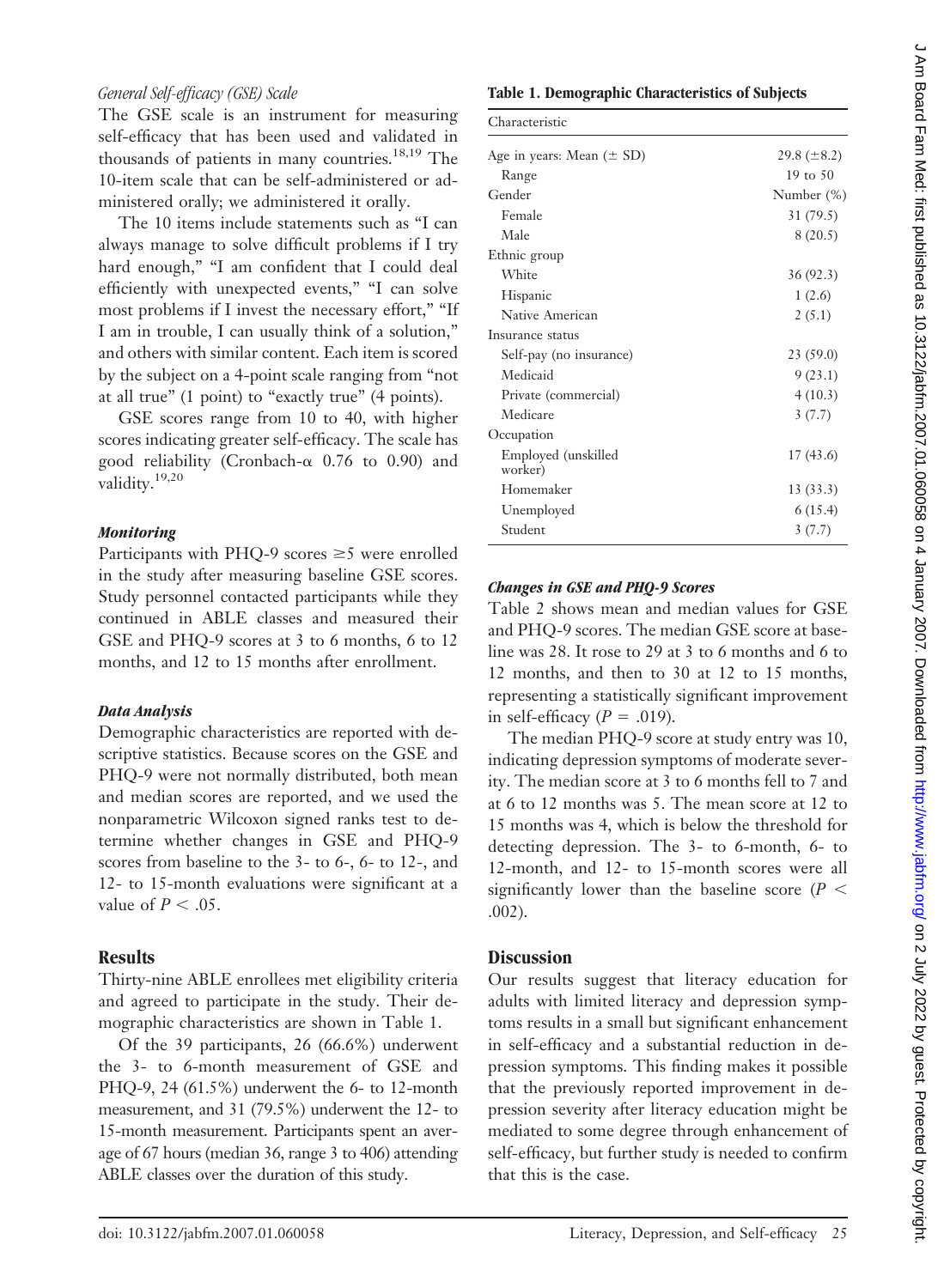# **Table 2. GSE and PHQ-9 Scores**

| Measure    | Baseline<br>$n = 39$ | 3 to 6 Months<br>$n = 26$ | 6 to 12 Months<br>$n = 24$ | 12 to 15 Months<br>$n = 31$ | Significance |  |
|------------|----------------------|---------------------------|----------------------------|-----------------------------|--------------|--|
| <b>GSE</b> |                      |                           |                            |                             |              |  |
| Mean (SD)  | 27.9(3.7)            | 29.0(2.8)                 | 29.3(1.7)                  | 29.9(1.9)                   | $P = .019*$  |  |
| Median     | 28                   | 29                        | 29                         | 30                          |              |  |
| PHQ-9      |                      |                           |                            |                             |              |  |
| Mean (SD)  | 11.9(5.2)            | 7.4(5.0)                  | 7.5(5.4)                   | 6.0(3.9)                    | $P < .002$ † |  |
| Median     | 10                   |                           | 5                          | 4                           |              |  |
|            |                      |                           |                            |                             |              |  |

\* Difference between baseline and 12- to 15-month value significant by Wilcoxon Signed Ranks test.

† All values significantly different from baseline value by Wilcoxon Signed Ranks test.

This study was a preliminary investigation. It involved only a few subjects, had no control group, did not confirm the diagnosis of depression, and interviewers were not blinded to the subjects' status in the study.

Despite the limitations, however, our finding that depression symptoms improved with literacy education is concordant with 2 randomized-controlled trials that had similar findings.<sup>1,21</sup> Our study adds to that prior work by showing that self-efficacy also improves, raising the possibility that enhanced self-efficacy might be a mediating factor in the lessened severity of depression symptoms after literacy education. Further study is needed to confirm that this is true.

We thank Maria Chavez and Maggie Murphy for their help with data coding and entry.

# **References**

- 1. Weiss BD, Francis K, Senf JH, Heist K, Hargarves R. Literacy education as treatment for depression in patients with limited literacy and depression: a randomized controlled trial. J Gen Intern Med 2006;21:  $823 - 8.$
- 2. Bandura A. Self-efficacy: toward a unifying theory of behavior change. Psychol Rev 1977;84:191–215.
- 3. Wardle J, Steptoe A, Gulis G, et al. Depression, perceived control, and life satisfaction in university students from Central-Eastern and Western Europe. Int J Behav Med 2004;11:27–36.
- 4. Schreiner AS, Morimoto. The relationship between mastery and depression among Japanese family caregivers. Int J Aging Hum Dev 2003;56:307–21.
- 5. Blazer DG. Self-efficacy and depression in late life: a primary prevention proposal. Aging Ment Health 2002;6:315–24.
- 6. Beck JG, Novy DM, Diefenbach GJ, Stanley MA, Averill PM, Swann AC. Differentiating anxiety and

depression in older adults with generalized anxiety disorder. Psychol Assess 2003 Jun;15:184 –92.

- 7. Diagnostic and Statistical Manual of Mental Disorders, 4th Ed: DSM-IV. Washington, DC: American Psychiatric Association, 2004.
- 8. Parikh NS, Parker RM, Nurss JR, Baker DW, Williams MV. Shame and health literacy: the unspoken connection. Patient Educ Couns 1996;27:33–39.
- 9. Wallerstein N. Powerlessness, empowerment, and health: implications for health promotion programs. Am J Health Promot 1992;6:197–205.
- 10. Weiss BD, Coyne C, Michielutte R, et al. Communicating with patients who have limited literacy skills: Report of the National Work Group on Literacy and Health. J Fam Practice 1998;46:168 –176.
- 11. Gazmararian J, Baker D, Parker R, Blazer DG. A multivariate analysis of factors associated with depression: evaluating the role of health literacy as a potential contributor. Arch Intern Med 2000;160: 3307–14.
- 12. Reder S. State of Literacy in America: Synthetic Estimates of Adult Literacy Proficiency at the Local, State, and National levels. National Institute for Literacy. http://www.casas.org/lit/litcode/Detail. CFM?census\_AREAID=1941.
- 13. TABE: Tests of Adult Basic Education. Monterey, CA: CTB/McGraw-Hill. 2002.
- 14. PowerPath to Basic Learning. PowerPath/TLP Group, 2000. http://www.powerpath.com
- 15. Dietrich AJ, Oxman TE, Burns MR, Winchell CW, Chin T. Application of a depression management office system in community practice: a demonstration. J Am Board Fam Pract 2003;16:107–14.
- 16. Löwe B, Unützer J, Callahan CM, Perkins AJ, Kroenke K. Monitoring depression treatment outcomes with the PHQ-9. Med Care 2004;42:1194 – 201.
- 17. Kroenke K, Spitzer RL, Williams JBW. The PHQ-9: Validity of a brief depression severity measure. J Gen Intern Med 2001;16:606 –13.
- 18. Schwarzer R, Jerusalem M. Generalized Self-Effi-